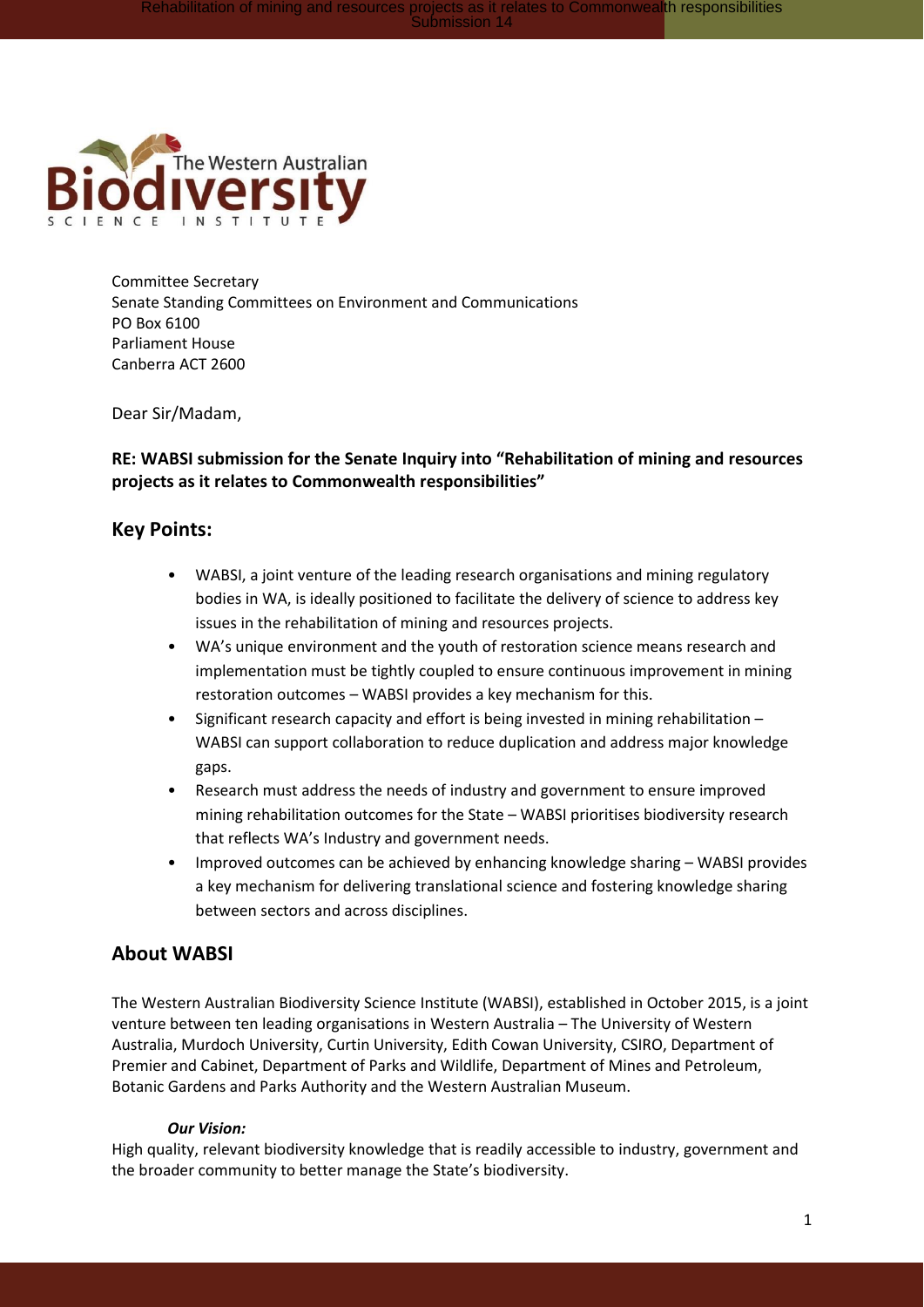#### *Our Purpose:*

Through a broad consultative process, identify strategic priorities, for acquiring, managing and communicating Western Australian terrestrial biodiversity knowledge.

- Enable and support high quality end user driven research to address critical knowledge gaps.
- Deliver excellence and efficiencies in research by fostering constructive collaboration across sectors and between researchers.
- Ensure information is available in a form that is relevant and accessible to government policy makers, industry, land managers and other stakeholders.

# **Collaborative Science**

Western Australia has a strong track record in collaborative research to address mine site rehabilitation research. This has been built from partnerships between industry, government and researchers that has developed world leading rehabilitation technologies for many regions of the State, most notably from the Alumina Industry in the Darling Ranges. Large scale projects such as the Restoration Seedbank Initiative and ARC Industrial Transformation Training Centre for Mine Site Restoration (CMSR), together with numerous other industry supported research projects, are currently underway to help develop the science, knowledge, and technical skills required to improve the delivery of proven, cost-effective, and scalable restoration of biodiverse native vegetation communities in the resource rich regions of Western Australia.

However, despite the scale of these individual activities, we know that these are only incrementally improving our ability to successfully rehabilitate and restore Western Australian mining landscapes. WABSI represents a natural progression, to build on and improve the successful activities being implemented by our partners to ensure improved outcomes for mining rehabilitation in Western Australia. WABSI provides a mechanism to foster collaboration across these major and minor research initiatives and ensure they are contributing to the long term goals and priorities for Western Australian biodiversity science that will address the key needs for our state. This will also ensure greater efficiencies in funding investment decision, reducing duplication and empowering the significant research capacity held in the State.

Collaboration across the broader research community and between industry groups is also fundamental to ensure the knowledge gained from mining rehabilitation science and management are extended across WA's land use systems and ecological communities. This is particularly important in ensuring that rehabilitation at all current and legacy mine sites across WA are informed by the latest science and achieving the best biodiversity outcomes for the State

# **WABSI Research Priorities for Mining Rehabilitation**

Mining is a major contributor to the Western Australian economy, accounting for 23% of Western Australia's GSP and 55% of Australia's mining gross value added in 2015-16 (State Development, 2017). The growth of the mining sector has also led to a large increase across the State in the area requiring rehabilitation before a mine site can be closed and relinquished. For example, in the EPA's 2012/13 annual report, this was estimated to be an area of over 120,000ha in the Pilbara alone. Given the unique biodiversity and variety of environments in which mining occurs across WA, this places significant pressure on the sector to successfully rehabilitate mine sites and to be able to identify and assess when agreed completion criteria have been met.

One of the four priority nodes in the WABSI research framework is focused on restoration and exsitu conservation, and aims to: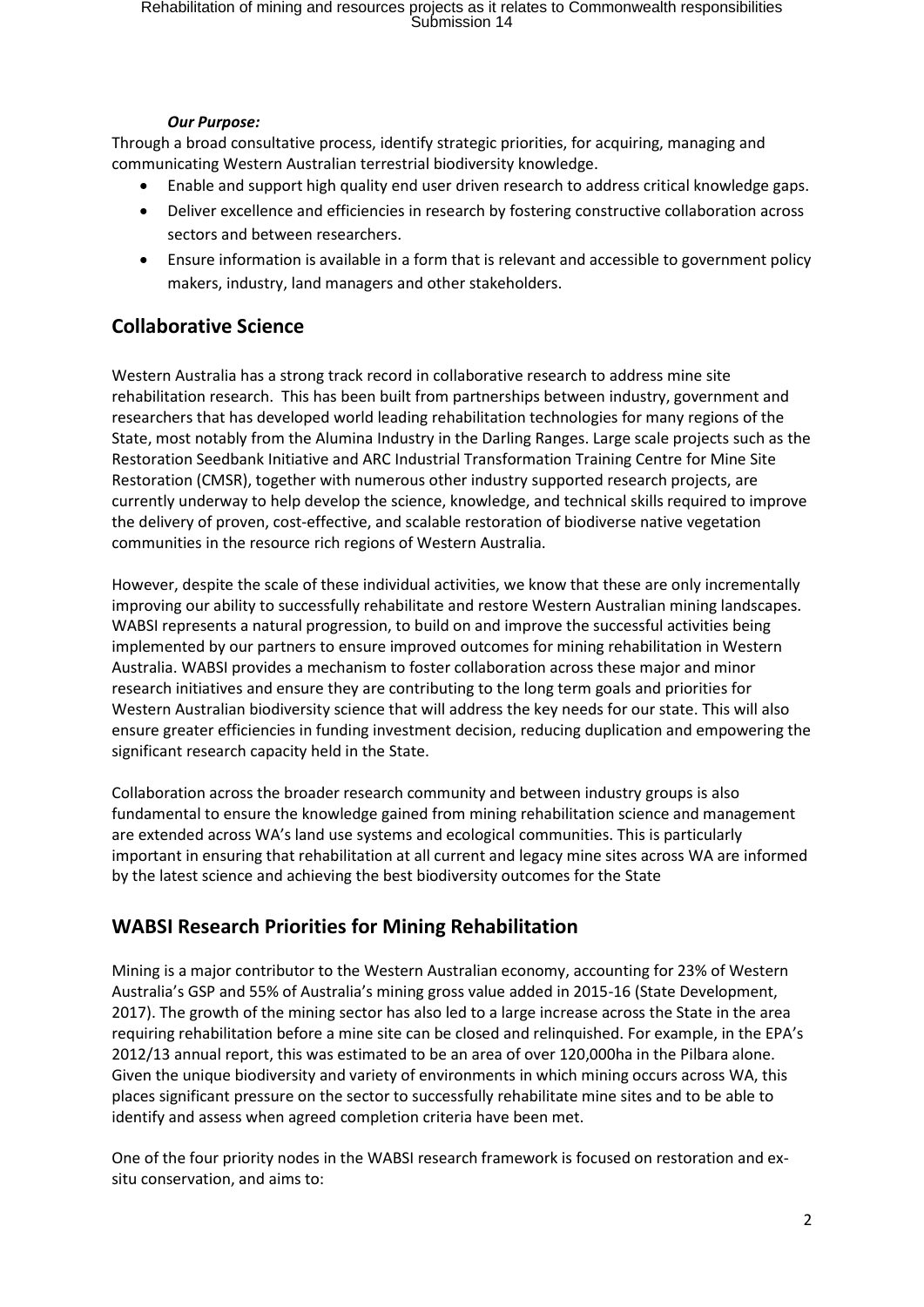### *Develop and facilitate the adoption of cost effective and scalable strategies and tools for the restoration and reconstruction of Western Australian ecosystems and the reintroduction of threatened plants and animals.*

This node seeks to progressively build upon Western Australia's capacity to restore and rehabilitate key disturbed ecosystems, establish new populations of threatened species through translocations and protect species through ex-situ collections. Successful reconciliation of the ongoing development of the State, with the objective of biodiversity conservation, requires a proven capability to understand and restore species and ecological communities.

A key goal of the process of ecological restoration is recovering historic ecological continuity that was interrupted by ecosystem impairment. Historic continuity is not necessarily the recovery of what occurred in the past but rather the continuity or persistence of an intact ecosystem in response to an ever-changing environment, which can lead to new expressions of that ecosystem in the future. This research node seeks to address the significant task of progressively building the capacity of land managers across the State to understand and develop successful strategies for the restoration of ecological communities and the reintroduction of species.

Challenges include:

- Limits to our understanding of how to undertake restoration or reintroduce key animal and plant species across the vast majority of Western Australian ecosystems.
- The need to establish criteria for success in different environments to inform decision making.
- Building capacity to set standards for, and undertake restoration of, ecosystems when key environmental attributes such as climate, soil chemistry or groundwater levels have changed.
- Developing an understanding of the relative costs and benefits of restoration, including determining at what standard efforts of restoration should take place and in what timeframe.

When considered in the context of mining rehabilitation, these challenges manifest differently across the regions of the State. For example:

- Many ecological communities in the biodiverse South West of the State are localised and are often found in association with specific habitats and substrates. Multiple development pressures, including mining, and a drying climate have placed significant stress on key ecosystems, such as the jarrah forests and coastal heath lands that are suffering widespread Phytophthora dieback caused by disease, drought and changed fire regimes. Research is required to identify how strategies, such as selection of seed from drought resilient stock or maximising genetic diversity, may be required to ensure these ecosystems persist into the future.
- Mining developments throughout the State require realistic and achievable mine closure standards, including consideration of the potential to maximise conservation outcomes across site and landscape scales.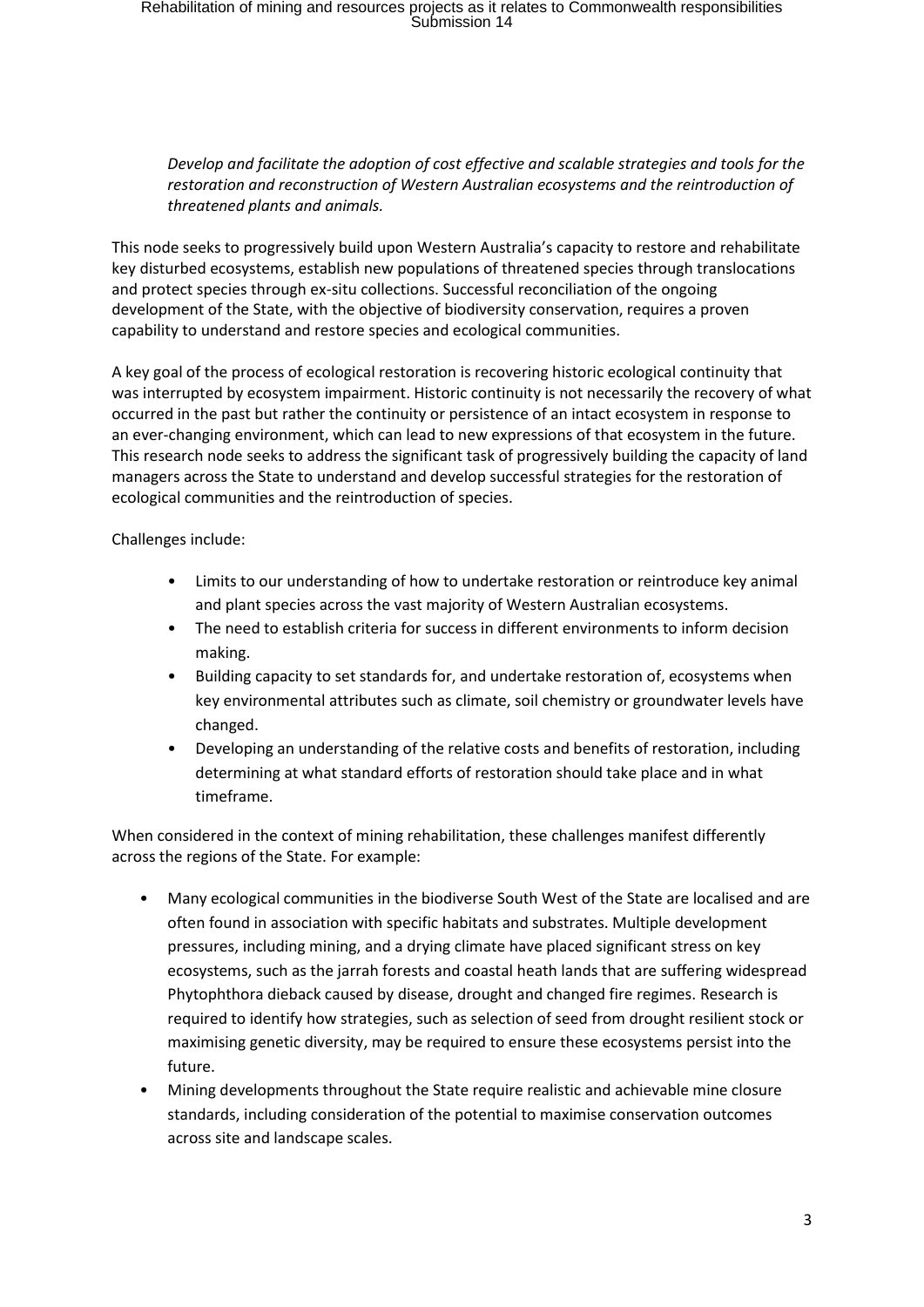• Whilst researchers, industry and government agencies in Western Australia have delivered some notable advances in restoration science and practice, limited analysis and documentation of past restoration practices has made it difficult to define existing methodologies and continuously improve restoration practice.

An opportunity exists for WABSI to harness and leverage existing knowledge and expertise for wider application throughout the State.

## **WABSI Current Activity**

Whilst WABSI is still in its foundational stage, we have begun the process of better linking Research, government and industry to continuously improve rehabilitation outcomes in Western Australia. Some key initiatives that we have received initial support for include:

#### *The Pilbara Rehabilitation Initiative*

WABSI has recently been endorsed by the Pilbara Rehabilitation Group, a collective of 13 mining companies working together to better facilitate knowledge sharing in Pilbara Mining Rehabilitation, to lead the development of the Pilbara Rehabilitation Initiative (PRI). The PRI identifies key knowledge gaps in physical and biological aspects of mining rehabilitation in the Pilbara, and provides a strategic framework for investing in mining restoration research. As a planning tool that will be informed by industry, government and the Research community, it is anticipated that this will become a key platform that can inform both public and private sector funding decision making to ensure investment is addressing the mining rehabilitation and biodiversity outcomes in the region.

#### *State Framework for Completion Criteria and Monitoring*

WABSI is currently developing a program of work that will bring Western Australia's leading scientists together to review research relevant to the completion criteria development and rehabilitation monitoring in Western Australia. The project has been endorsed by the Chamber of Minerals and Energy in WA, will work closely with industry and government to develop an independent, science based framework that can support the development of standards for mine closure and relinquishment in the State. This has been recognised as a key stone project by WABSI following extensive consultation and provides an opportunity for Western Australia to develop world leading practice in assessing post mining rehabilitation success that is underpinned by the latest research and scientific understanding.

#### *Yilgarn Banded Iron Formation Research Synthesis*

WABSI has recently brought together researchers from a number of its partner organisations, including Curtin University, Botanic Gardens and Parks Authority, University of Western Australia and Department of Parks and Wildlife to deliver a workshop in partnership with the newly formed ARC ITTC Centre for Mine Site Restoration that will result in the publication of research describing conservation and restoration challenges and learnings from the significant research effort that has been directed towards understanding and managing the potential impact of mining within these systems. This activity highlights the value of collaboration and leading science in informing mine site restoration.